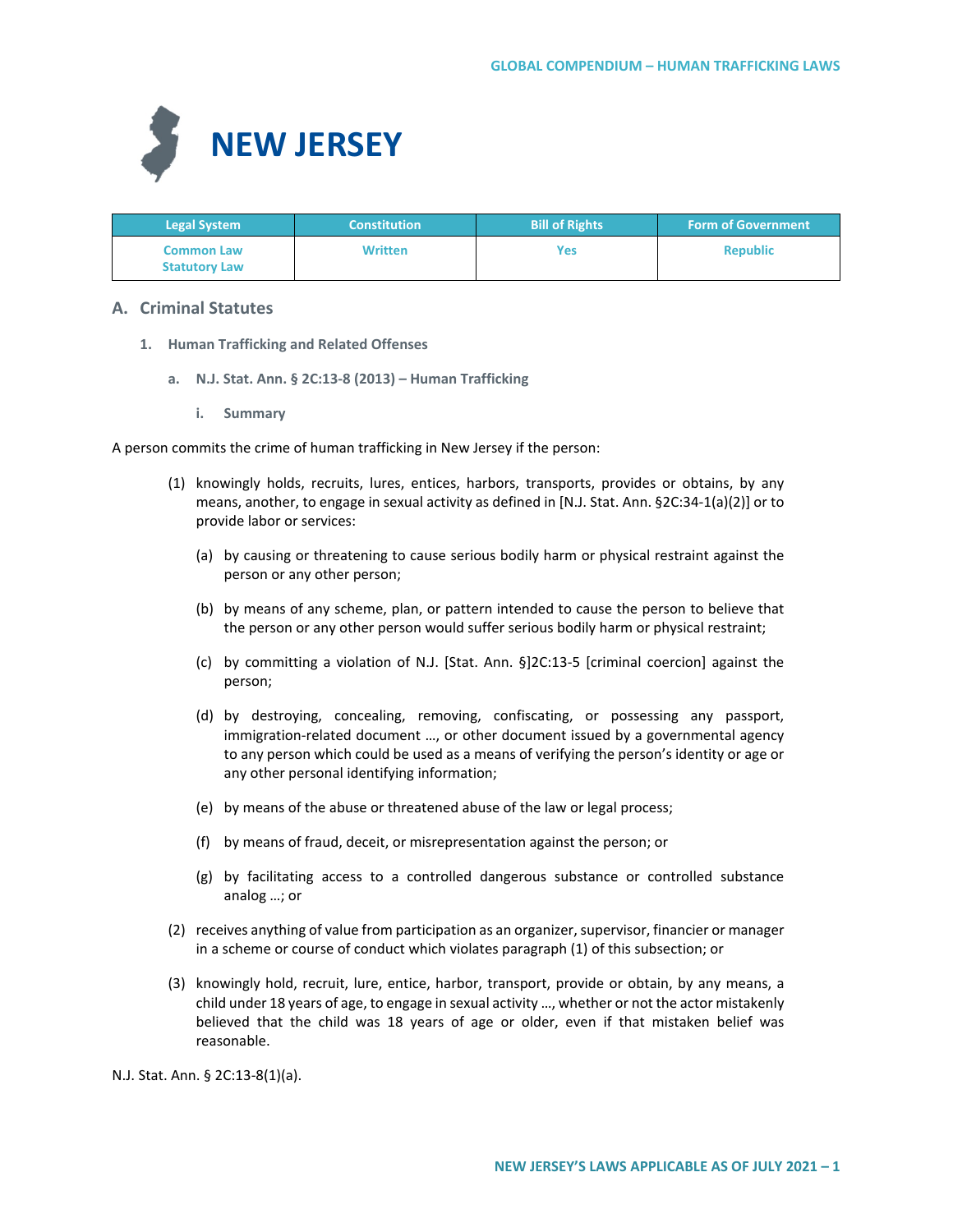"It is an affirmative defense to prosecution for human trafficking that, during the time of the alleged commission of the offense of human trafficking …, the defendant was a victim of human trafficking." N.J. Stat. Ann. § 2C:13-8(c).

**ii. Sentencing**

A human trafficking offense is a crime of the first degree. N.J. Stat. Ann. § 2C:13-8(b). A conviction for human trafficking is generally punishable by imprisonment for 10 to 20 years. N.J. Stat. Ann. §§ 2C:43-6(a)(1). A person convicted under N.J. Stat. Ann. § 2C:13-8(2) (receiving value from participation as organizer, supervisor, etc. of a human trafficking scheme) or under N.J. Stat. Ann. § 2C:13-8(a)(3) (holding, recruiting, etc. a child under 18 to engage in sexual activity) faces imprisonment for 20 years to life and is ineligible for parole for the first 20 years. N.J. Stat. Ann. § 2C:13-8(d).

The court shall also impose a separate fine after a human trafficking conviction of at least USD 25,000 for deposit in the Human Trafficking Survivor's Assistance Fund. N.J. Stat. Ann. § 2C:13-8(d).

A convicted defendant shall also be ordered to pay restitution to the victim in the greater of: (1) the gross income or value to the defendant of the victim's labor or services, or (2) the value of the victim's labor or services as determined by certain statutes. N.J. Stat. Ann. § 2C:13-8(e).

**iii. Statute of Limitations**

In New Jersey, a prosecution for a crime generally must be commenced within five years after it is committed. N.J. Stat. Ann. § 2C:1-6(b)(1).

- **b. N.J. Stat. Ann. § 2C:13-9 (2013) – Human Trafficking in the Second Degree**
	- **i. Summary**

A person commits a crime of human trafficking in the second degree if the person:

- (1) provides services, resources, or assistance with the knowledge that the services, resources, or assistance are intended to be used in furtherance of the commission of the crime of human trafficking … [or]
- (2) procures or attempts to procure a person to engage in sexual activity … or to provide labor or services, whether for himself or another person, knowing that the person provided or to be provided was a victim of human trafficking, or under circumstances in which a reasonable person would conclude that there was a substantial likelihood that the person was a victim of human trafficking.

# N.J. Stat. Ann. § 2C:13-9(a).

The requisite knowledge may be inferred under N.J. Stat. Ann. § 2C:13-9(a)(1) if the defendant was aware that a person to whom the defendant was providing services, resources, or assistance: (i) "was subject to or subjected another to restrictions on the person's freedom of movement, so that the person could not leave without accompaniment of another person or was otherwise subjected to obvious restrictions on mobility;" or (ii) "did not possess or have access to any means of communication, including but not limited to a cellular or other wireless telephone or other electronic communication device, and was not permitted or was otherwise unable to communicate with another person without supervision or permission." N.J. Stat. Ann. § 2C:13-9(a)(1)(b).

With respect to N.J. Stat. Ann. § 2C:13-9(a)(2), there shall be a rebuttable presumption that the defendant knew, and that a reasonable person would conclude there was a substantial likelihood, that a person was a victim of human trafficking if the person: (i) "could not leave the premises where the person provided labor or services without accompaniment of another person or was otherwise subjected to significant restrictions on the person's freedom of movement;" or (ii) "did not possess or have access to any means of communication, including but not limited to a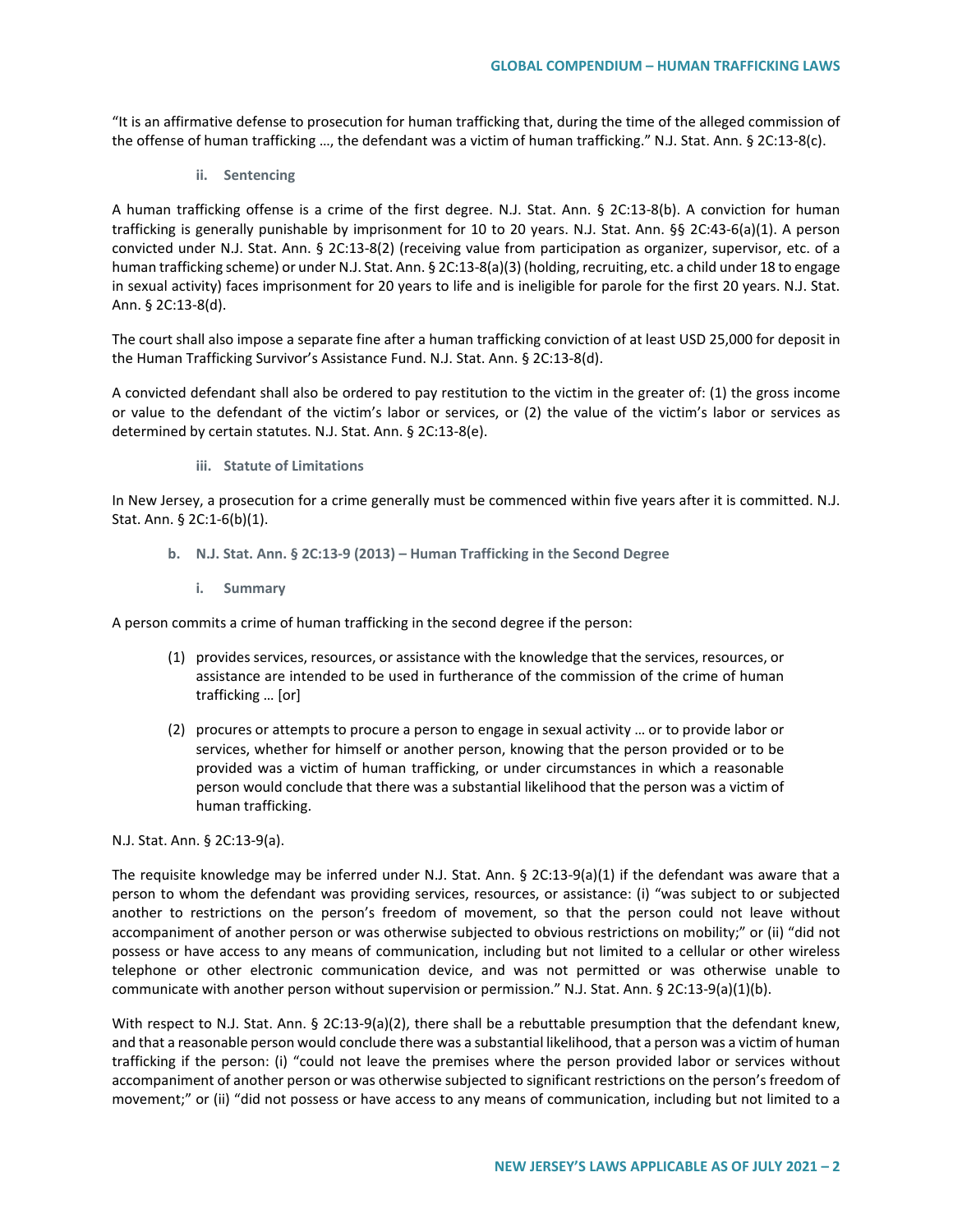cellular or other wireless telephone or other electronic communication device, and was not permitted or was otherwise unable to communicate with another person without supervision or permission." N.J. Stat. Ann. § 2C:13- 9(a)(2)(a).

There is also a rebuttable presumption that: (i) "a person knew that a child under the age of 18 years of age procured to engage in sexual activity or for whom attempts were made to procure for that activity was a victim of human trafficking;" and (ii) "a reasonable person would conclude that there was a substantial likelihood that a child under the age of 18 years of age procured to engage in sexual activity or for whom attempts were made to procure for that activity was a victim of human trafficking." N.J. Stat. Ann. § 2C:13-9(a)(2)(b).

It is an affirmative defense to a prosecution for human trafficking in the second degree "that, during the time of the alleged commission of the crime, the defendant was a victim of human trafficking." N.J. Stat. Ann. § 2C:13-9(b)(1). There is "a rebuttable presumption that a child under the age of 18 years of age charged with a violation of this section was a victim of human trafficking." N.J. Stat. Ann. § 2C:13-9(b)(2).

**ii. Sentencing**

A conviction for human trafficking in the second degree is punishable by imprisonment for five to 10 years and a possible fine not to exceed USD 150,000. N.J. Stat. Ann. §§ 2C:13-9(c)(1), 2C:43-6(a)(2), 2C:43-3(a)(2). In addition, the court shall impose a separate fee of at least USD 15,000 for deposit in the Human Trafficking Survivor's Assistance Fund. N.J. Stat. Ann. § 2C:13-9(c)(1).

A convicted defendant shall also be ordered to pay restitution to the victim if the victim suffered a loss and the defendant is able to pay. N.J. Stat. Ann. § 2C:44-2(b).

Upon a conviction for human trafficking in the second degree, "the court shall direct any issuing State, county, or municipal governmental agency to revoke any license, permit, certificate, approval, registration, charter, or similar form of business or professional authorization required by law concerning the operation of that person's business or profession, if that business or profession was used in the course of the crime." N.J. Stat. Ann. § 2C:13-9(c)(2).

**iii. Statute of Limitations**

In New Jersey, a prosecution for a crime generally must be commenced within five years after it is committed. N.J. Stat. Ann. § 2C:1-6(b)(1).

- **c. N.J. Stat. Ann. § 2C:13-10 (2013) – Advertising Commercial Sexual Abuse of a Minor**
	- **i. Summary**

A person commits the offense of advertising commercial sexual abuse of a minor if:

- (1) the person knowingly publishes, disseminates, or displays, or causes directly or indirectly, to be published, disseminated, or displayed, any advertisement for a commercial sex act, which is to take place in this State and which includes the depiction of a minor; or
- (2) the person knowingly purchases advertising in this State for a commercial sex act which includes the depiction of a minor.

N.J. Stat. Ann. § 2C:13-10(b).

The U.S. District Court for the District of New Jersey permanently enjoined the enforcement of N.J. Stat. Ann. § 2C:13-10(b)(1) in 2014. *Backpage.com, LLC v. Hoffman*, et al., No. 13-cv-03952, ECF No. 53 (D.N.J. Nov. 21, 2014). It did not enjoin the enforcement of subsection (b)(2).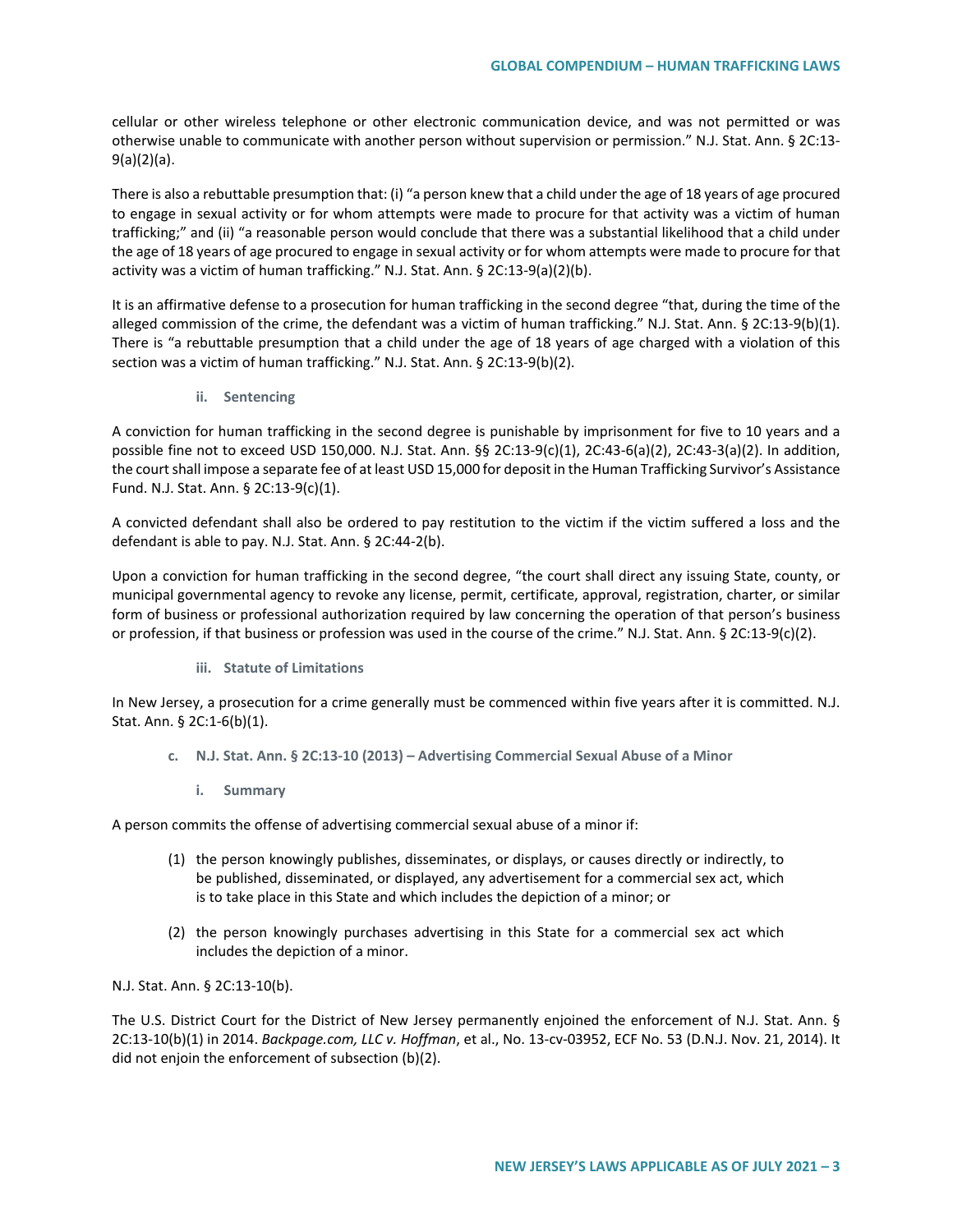### **ii. Sentencing**

A person who commits the offense of advertising commercial sexual abuse of a minor is guilty of crime in the first degree, which is punishable by a prison term of between 10 and 20 years and a possible fine not to exceed USD 200,000. N.J. Stat. Ann. §§ 2C:43-6(a)(1), 2C:43-3(a)(1). The court shall also impose a separate fine of at least USD 25,000 for deposit in the Human Trafficking Survivor's Assistance Fund. N.J. Stat. Ann. § 2C:13-10(c).

**iii. Statute of Limitations**

In New Jersey, a prosecution for a crime generally must be commenced within five years after it is committed. N.J. Stat. Ann. § 2C:1-6(b)(1).

**d. N.J. Stat. Ann. § 2C:13-2 (1979) – Criminal Restraint**

A person commits the crime of criminal restraint, a third-degree felony, if the person knowingly: (a) "[r]estrains another unlawfully in circumstances exposing the other to risk of serious bodily injury"; or (b) "[h]olds another in a condition of involuntary servitude." N.J. Stat. Ann. § 2C:13-2.

The creation by the actor of circumstances resulting in a belief by other persons that they must remain in a particular location is deemed to be a holding in a condition of involuntary servitude. N.J. Stat. Ann. § 2C:13-2.

**e. N.J. Stat. Ann. § 2C:14-7 (2013) – Evidence of Victim's Previous Sexual Conduct**

In prosecutions for offenses including human trafficking involving sexual activity, evidence of the victim's previous sexual conduct shall not be admitted, with limited exceptions. N.J. Stat. Ann. § 2C: 14-7(a).

**f. N.J. Stat. Ann. § 2C:34-1 (2013) – Prostitution and Related Offenses; Affirmative Defense; Penalties**

It is an affirmative defense to prosecution for prostitution and related offenses "that, during the time of the alleged commission of the offense, the defendant was a victim of human trafficking … or compelled by another to engage in sexual activity." This affirmative defense is available regardless of the defendant's age. N.J. Stat. Ann. § 2C:34-1(e).

In addition to any fine, a person convicted of certain prostitution crimes shall be assessed a penalty of at least USD 10,000 (and at least USD 25,000 if the victim was a child) and not more than USD 50,000 for deposit in the Human Trafficking Survivor's Assistance Fund. N.J. Stat. Ann. § 2C:34-1(f)(2).

**g. N.J. Stat. Ann. § 2C:41-1 (2015) – Racketeering** 

New Jersey's racketeering statute includes human trafficking under § 2C:13-8 in its definition of "racketeering activity." N.J. Stat. Ann. § 2C:41-1(a)(1)(z).

**h. N.J. Stat. Ann. § 2A:4A-22 (2012) – Code of Juvenile Justice**

A "juvenile-family crisis" includes a minor engaging in "an act which if committed by an adult would constitute [prostitution], or any offense which the juvenile alleges is related to the juvenile being a victim of human trafficking." N.J. Stat. Ann. § 2A:4A-22( $g$ )(5). If referred to as a juvenile-family crisis, the child may receive additional safeguards. *See* N.J. Stat. Ann. § 2A:4A-46.

**2. Online Child Sexual Exploitation and Child Pornography Offenses**

N.J. Stat. Ann. § 2C:13-10(b) – Advertising Commercial Sexual Abuse of a Minor

N.J. Stat. Ann. § 2C:24-4 – Endangering Welfare of Children

N.J. Stat. Ann. § 2C:34-3 – Obscenity for Persons Under 18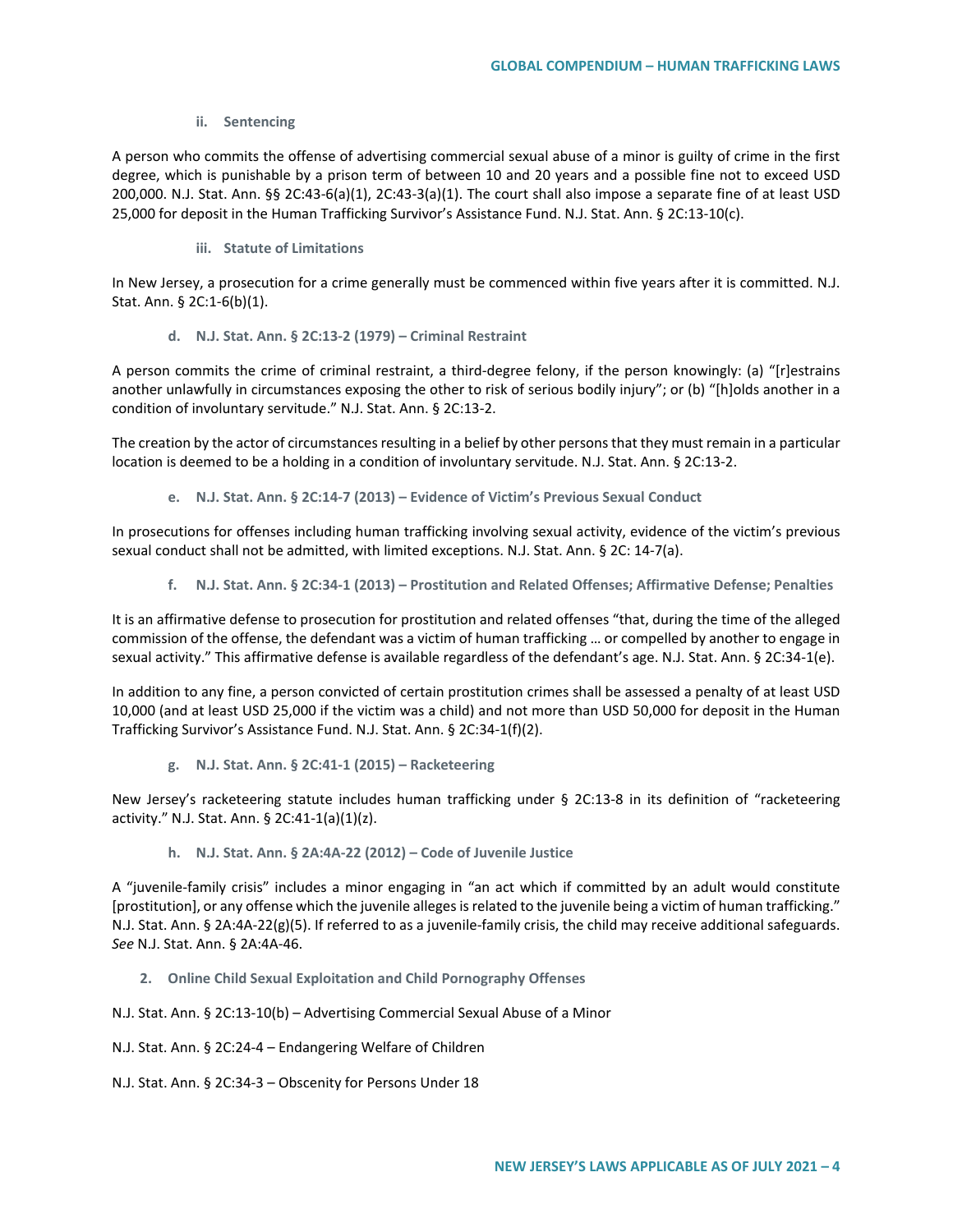### **3. N.J. Stat. Ann. § 2C:7-2 (2018) – Registration of Sex Offenders**

Persons convicted of crimes including leading a child pornography network and certain endangering welfare of children violations must register as sex offenders. N.J. Stat. Ann. § 2C:7-2(a). The statute does not list human trafficking as one of the convictions that requires registration as a sex offender. N.J. Stat. Ann. § 2C:7-2(b).

### **B. Civil Liability Statutes**

- **1. N.J. Stat. Ann. § 2C:13-8.1 (2013) – Human Trafficking; Civil Lawsuits**
	- **a. Summary**

Any person injured by human trafficking, "including injury due to the loss of moneys or property, real or personal, by an actor and all those acting in concert with that actor who committed a human trafficking offense," may bring a civil lawsuit against the actor and all those acting with that actor. N.J. Stat. Ann. § 2C:13-8.1(a).

"[T]he fact that a prosecution against the offending actor is not instituted or, whenever instituted, terminates without a conviction, does not preclude a civil [lawsuit]." N.J. Stat. Ann. § 2C:13-8.1(b)(1).

"A final [criminal] judgment in favor of the State … shall estop the defendant from denying the same conduct in any civil [lawsuit] brought pursuant to this section. N.J. Stat. Ann. § 2C:13-8.1(b)(2).

A civil lawsuit brought under this section does not preclude any other civil, administrative, or criminal remedy under any other provision of law. N.J. Stat. Ann. § 2C:13-8.1(a).

**b. Damages**

Under New Jersey law,

the court shall, in addition to any other appropriate legal or equitable relief, including damages for pain and suffering, recovery of reasonable costs for necessary medical, dental, and psychological services and punitive damages, award damages in an amount that is the greater of:

- (1) the gross income or value to the defendant of the injured party's labor or services; or
- (2) the value of the injured party's labor or services as determined by the "New Jersey Prevailing Wage Act," P.L.1963, c. 150 (C.34:11-56.25 *et seq*.), the "New Jersey State Wage and Hour Law," P.L.1966, c. 113 (C.34:11-56a *et seq*.), the Seasonal Farm Labor Act, P.L.1945, c. 71 (C.34:9A-1 *et seq*.), the laws concerning the regulation of child labor in chapter 2 of Title 34 of the Revised Statutes, or any other applicable State law, and the "Fair Labor Standards Act of 1938," 29 U.S.C. s. 201 *et seq*., or any other applicable federal law. N.J. Stat. Ann. § 2C:13-  $8.1(c)(1-2)$ .

### N.J. Stat. Ann. § 2C:13-8.1(c).

The court may also award reasonable attorney's fees and costs to a prevailing plaintiff. N.J. Stat. Ann. § 2C:13-8.1(d).

**c. Statute of Limitations**

Any lawsuit for an injury based on N.J. Stat. Ann. § 2C:13-8.1 (human trafficking) must be commenced within two years. N.J. Stat. Ann. § 2A:14-2a.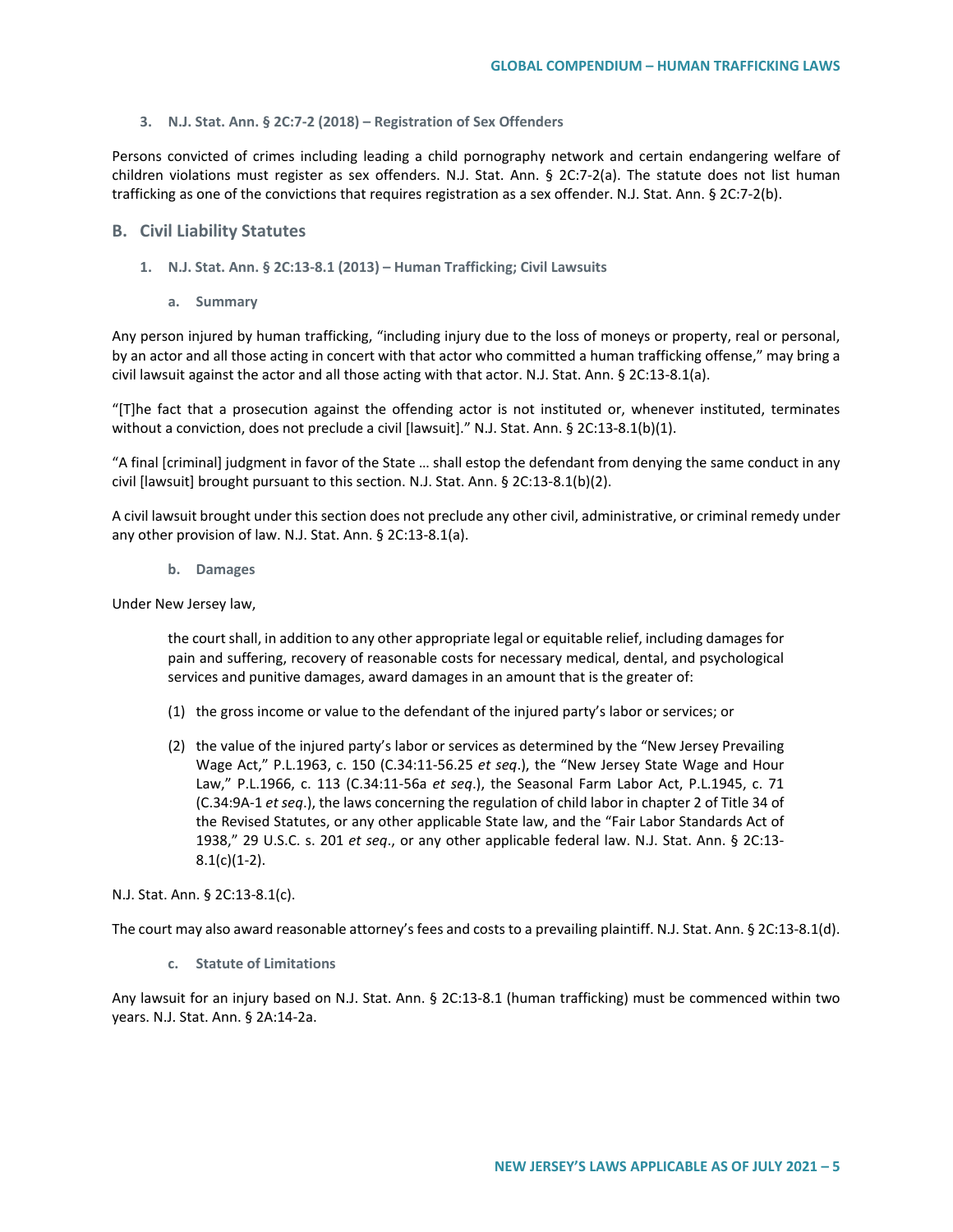- **2. N.J. Stat. Ann. § 2A:30B-3 (1992) – Civil Remedy for Victims of Child Pornography**
	- **a. Summary**

Children may bring civil lawsuits for certain conduct involving child pornography.

A child, through a parent or guardian or child advocacy organization or personally upon reaching the age of majority, may bring a civil [lawsuit] … for monetary damages, injunctive relief, or both, against a person who:

- (1) Permits, entices or coerces the child to engage in a prohibited sexual act or in the simulation of such an act if the person knows, has reason to know or intends that the prohibited act may be photographed, filmed, reproduced, or reconstructed in any manner or may be part of an exhibition or performance;
- (2) Photographs or films the child in a prohibited sexual act or in the simulation of such an act or who uses any device to reproduce or reconstruct the image of the child in a prohibited sexual act or in the simulation of such an act;
- (3) Knowingly receives for the purpose of selling or who knowingly sells, procures, manufactures, gives, provides, lends, trades, mails, delivers, transfers, publishes, distributes, circulates, disseminates, presents, exhibits, advertises, offers or agrees to offer any photograph, film, videotape or any other reproduction or reconstruction which depicts the child engaging in a prohibited sexual act or in the simulation of such an act.

N.J. Stat. Ann. § 2A:30B-3(a).

**b. Damages and Other Relief**

If the plaintiff prevails, the court must award recovery of "three times the amount of damages consisting of financial gains to the defendant resulting from the [proscribed] conduct ... together with full costs and reasonable attorney's fees." N.J. Stat. Ann. § 2A:30B-3(b).

**c. Statute of Limitations**

Any lawsuit for an injury based on N.J. Stat. Ann. § 2A:30B-1 *et seq*. (child exploitation offenses) must be commenced within two years after the child reaches the age of majority. N.J. Stat. Ann. § 2A:30B-6; *see also* N.J. Stat. Ann. § 2A:14-2a.

- **C. Additional Statutes Specific to Human Trafficking**
	- **1. N.J. Stat. Ann. § 2A:18-61.1(r) (2013) – Removal of Residential Tenants for Human Trafficking Violations**

Committing a violation of N.J. Stat. Ann. § 2C:13-8(1) (human trafficking), knowingly harboring on the property a person who violated that statute, or otherwise permitting an offender to occupy those premises for residential purposes, constitutes good cause for the Superior Court to remove a tenant for two years after the violation.

**2. N.J. Stat. Ann. § 2C:13-11 (2013) – Human Trafficking; Coordination with Federal Hotline Telephone Service**

The Attorney General shall, in consultation with the Commission on Human Trafficking, coordinate the state's involvement with the national, 24-hour toll-free hotline telephone service on human trafficking that is operating pursuant to the National Human Trafficking Hotline, Training, and Technical Assistance Program.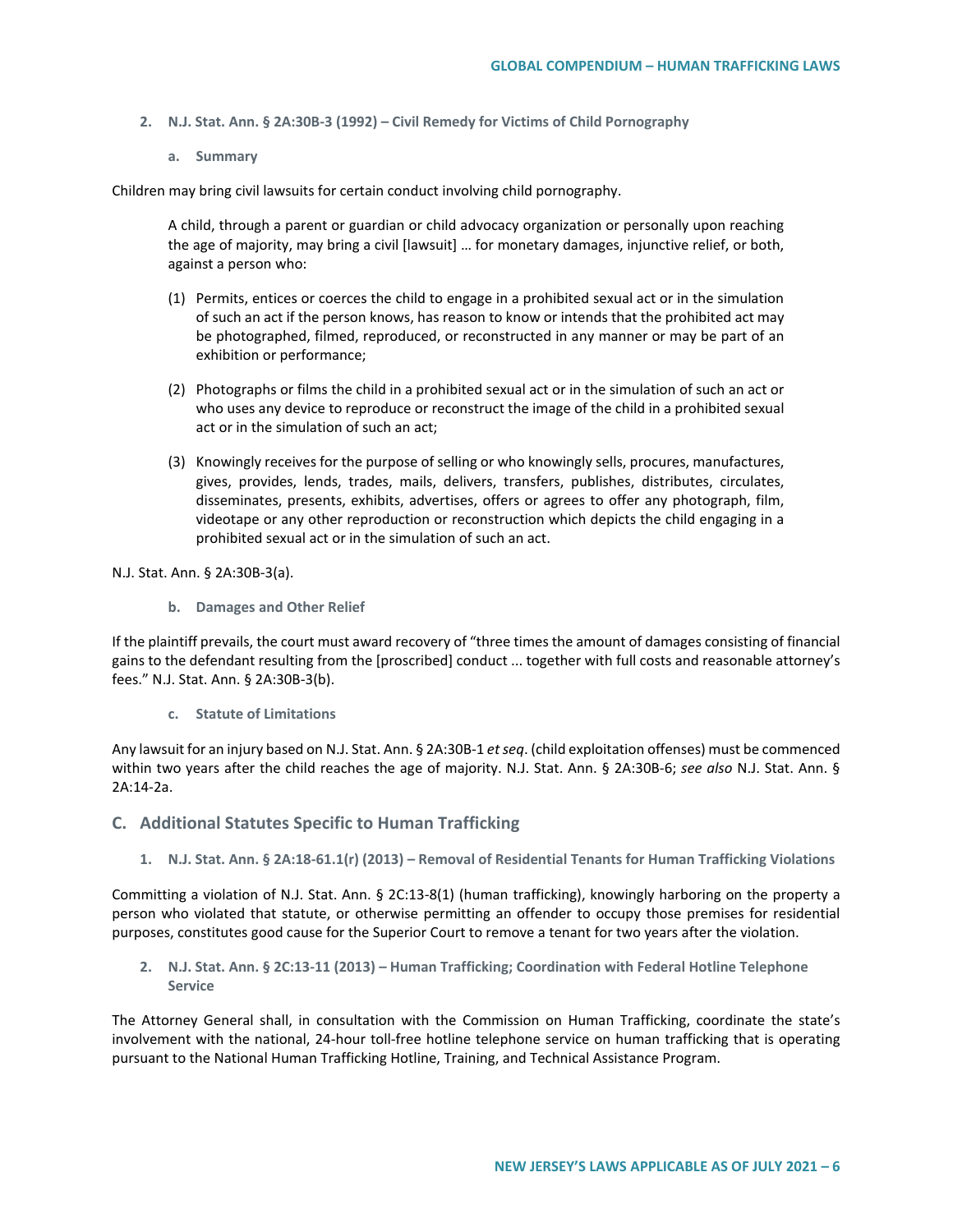**3. N.J. Stat. Ann. § 2C:13-12 (2013) – Human Trafficking; Development and Implementation of Police Training Courses; Training Certain Public Accommodations and Health Care Facility Staff or Management on Human Trafficking Issues; N.J. Stat. Ann. §52:4B-47 (2013) – Training Courses for Law Enforcement Personnel**

The Police Training Commission, Department of Community Affairs, Department of Health, and Administrative Office of the Courts shall, in consultation with the Commission on Human Trafficking, develop and approve human trafficking courses, which are required for certain employees.

**4. N.J. Stat. Ann. § 2C:44-1.1 (2013) – Vacated Sentence Permitted for Certain Prostitution and Related Offenses; Expungement of Records**

A person convicted of prostitution and related offenses or loitering for the purpose of engaging in prostitution, at any time following entry of judgment, may apply to vacate a conviction if the person's participation in the offenses was a result of having been a victim of human trafficking. The application may also request expungement of all references to the person's arrest, conviction, and related proceedings. *See also* N.J. Stat. Ann. § 3:21-11 (2015) (motion to vacate certain convictions).

**5. N.J. Stat. Ann. § 34:11-56a1** *et seq***. (2019) – New Jersey State Wage and Hour Law**

An employee may bring a civil lawsuit to recover unpaid wages. In addition to unpaid wages, an employee may also receive no more than twice the amount of unpaid wages in liquidated damages plus attorney's fees and costs. N.J. Stat. Ann. § 34:11-56a25. A noncompliant employer may be subject to additional administrative and criminal penalties. N.J. Stat. Ann. §§ 34:11-58, 34:11-56a22.

More information is available at: [https://www.nj.gov/labor/wagehour/wagehour\\_index.html.](https://www.nj.gov/labor/wagehour/wagehour_index.html)

**6. N.J. Stat. Ann. §§ 36:2-202, 2-204 (2013) – Human Trafficking Awareness Day, Month**

New Jersey designates January 11 as Human Trafficking Awareness Day and January as Human Trafficking Prevention Month.

**7. N.J. Stat. Ann. § 52:4B-11 (2008) – Criminal Injuries Compensation Act of 1971**

A victim of N.J. Stat. Ann. § 2C:13-8 (human trafficking) may receive compensation for personal injury or death if certain requirements are met.

**8. N.J. Stat. Ann. § 52:4B-44 (2005) – Standards to Ensure Rights of Crime Victims**

In a case involving a victim of human trafficking, the Office of Victim-Witness Advocacy or the county prosecutor's office involved in the case shall ensure that the victim obtains assistance in receiving any available benefits or services, including assistance in receiving any certifications or endorsements needed to have federal T nonimmigrant status for the purpose of receiving any federal benefits or services available pursuant to the Trafficking Victims Protection Reauthorization Act of 2003.

**9. N.J. Stat. Ann. § 52:4B-44.1 (2012) – Standard Protocols Relative to Information and Services to Victims of Human Trafficking and to Minors Charged with Prostitution**

The Attorney General shall, in consultation other agencies, coordinate the establishment of standard protocols for providing information and services to victims of human trafficking and to minors under the age of 18 who are charged with prostitution.

**10. N.J. Stat. Ann. § 52:17B-237 (2013) – Commission on Human Trafficking**

New Jersey created a state Commission on Human Trafficking.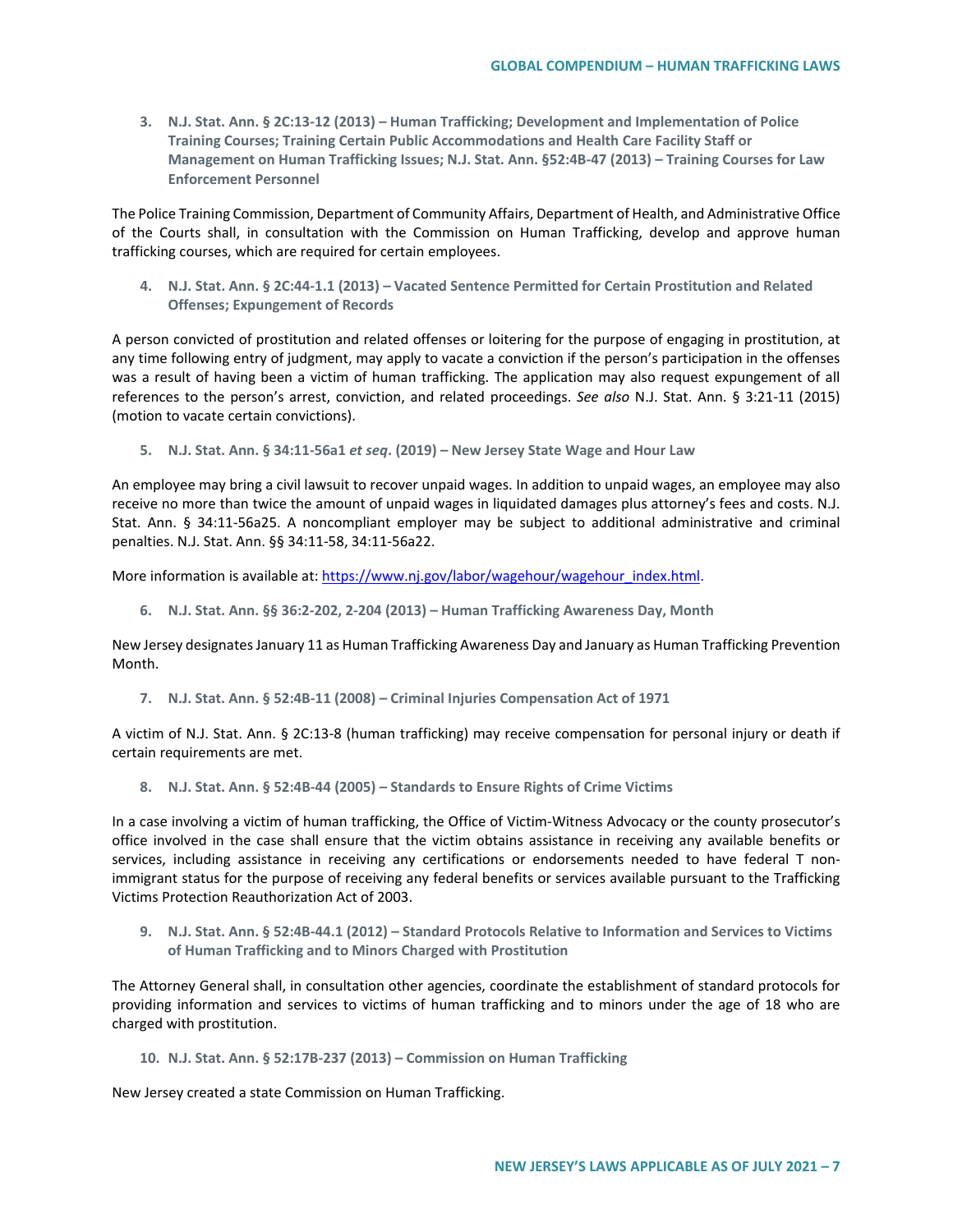### **11. N.J. Stat. Ann. § 52:17B-238 (2013) – Human Trafficking Survivor's Assistance Fund**

New Jersey has a fund dedicated for providing services to victims of human trafficking; promoting awareness of human trafficking; developing and distributing training and other educational materials; and operating educational or training programs.

# **D. Significant Cases**

**1.** *Backpage.com, LLC v. Hoffman et al.***, No. 13-cv-03952, 2013 WL 4502097 (D.N.J. Aug. 20, 2013),** *appeal dismissed***, No. 13-3850 (3d Cir. May 1, 2014)**

Plaintiff Backpage.com sought a restraining order and a preliminary injunction to enjoin the enactment of N.J. Stat. Ann. § 2C:13-10(b)(1), which provides that the crime of advertising commercial sexual abuse of a minor occurs when a "person knowingly publishes, disseminates, or displays, or causes directly or indirectly, to be published, disseminated, or displayed, any advertisement for a commercial sex act, which is to take place in this State and which includes the depiction of a minor."

The district court concluded that section 230 of the federal Communications Decency Act likely preempted the New Jersey statute. The district court also concluded that the New Jersey statute likely violated the First Amendment pointing to similar Washington and Tennessee statutes that courts ruled were unconstitutional violations of free speech. It further ruled that the statute was likely unconstitutionally overbroad and vague and likely violated the dormant federal commerce clause of the U.S. Constitution. As a result, the district court granted the plaintiff's motion for a preliminary injunction enjoining the enactment of N.J. Stat. Ann. § 2C:13-10(b)(1). The district court later permanently enjoined the enforcement of N.J. Stat. Ann. § 2C:13-10(b)(1). *Backpage.com, LLC v. Hoffman, et al.*, No. 13-cv-03952, ECF No. 53 (D.N.J. Nov. 21, 2014).

**E. Academic Research/Papers**

No academic research or papers were found regarding New Jersey's human trafficking statutes.

**F. Resources**

National Human Trafficking Hotline (New Jersey): <https://humantraffickinghotline.org/state/new-jersey>

- New Jersey Coalition Against Human Trafficking: <https://www.njhumantrafficking.org/about>
- New Jersey Department of Education Human Trafficking Resources: <https://nj.gov/education/students/safety/health/ht/>
- New Jersey Office of the Attorney General, New Jersey Human Trafficking Task Force: <https://www.njoag.gov/programs/human-trafficking/>
- Shared Hope International, New Jersey Report Card (2019): [http://sharedhope.org/PICframe9/reportcards/PIC\\_RC\\_2019\\_NJ.pdf](http://sharedhope.org/PICframe9/reportcards/PIC_RC_2019_NJ.pdf)
- Shared Hope International, New Jersey Analysis and Recommendations (2019): [http://sharedhope.org/PICframe9/analysis/PIC\\_AR\\_2019\\_NJ.pdf](http://sharedhope.org/PICframe9/analysis/PIC_AR_2019_NJ.pdf)
- U.S. Department of Health & Human Services, *New Jersey: Efforts to Combat Human Trafficking* (2017): [https://www.acf.hhs.gov/sites/default/files/documents/otip/new\\_jersey\\_profile\\_efforts\\_to\\_combat\\_hu](https://www.acf.hhs.gov/sites/default/files/documents/otip/new_jersey_profile_efforts_to_combat_human_trafficking.pdf) [man\\_trafficking.pdf](https://www.acf.hhs.gov/sites/default/files/documents/otip/new_jersey_profile_efforts_to_combat_human_trafficking.pdf)